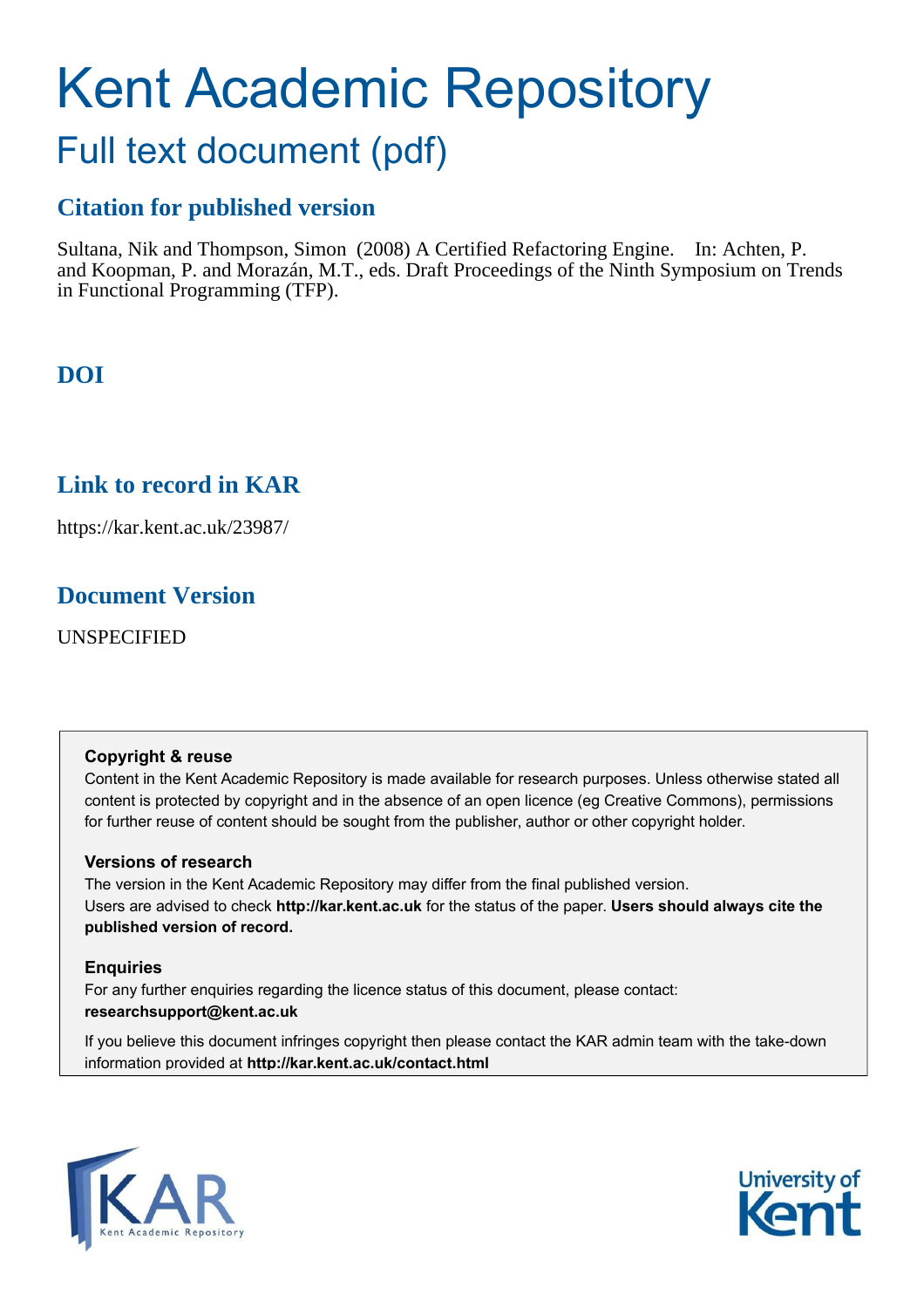# **Chapter 11**

# **A Certified Refactoring Engine**

#### Nik Sultana<sup>1</sup>, Simon Thompson<sup>2</sup> *Category: Research*

*Abstract:* The paper surveys how software tools such as refactoring systems can be validated, and introduces a new mechanism, namely the generation of a refactoring engine for a functional programming language from an Isabelle/HOL theory in which it is verified. This research is a first step in a programme to construct certified programming tools from verified theories. We also provide some empirical evidence of how refactoring can be of significant benefit in reshaping automatically-generated program code for use in larger systems.

#### **11.1 INTRODUCTION**

Refactoring is the process of improving the structure of program code and it has been argued [9] that refactoring is crucial to enable code reuse by facilitating its adaptation and comprehension, and therefore lessens the cost of development.

There is a spectrum of interpretations of what constitutes a refactoring, but in this paper we limit our attention to behaviour-preserving program transformations. A refactoring *engine* is a computer implementation of a set of refactorings, and various methods for checking the *correctness* of refactoring engines – that is, that they preserve the behaviour of arbitrary programs – have been studied. These methods include testing the refactored code [7, Chapter 4], testing the refactoring engines [15, 4], as well as formally proving properties about their specifications [3, 6, 8, 11, 22]. In some of the works cited in the last category the specifications used were themselves executable, and therefore could also be interpreted as

<sup>&</sup>lt;sup>1</sup>Mathematical Institute, University of Munich, Germany;

nik.sultana@yahoo.com

<sup>&</sup>lt;sup>2</sup>Computing Lab, University of Kent, United Kingdom;

s.j.thompson@kent.ac.uk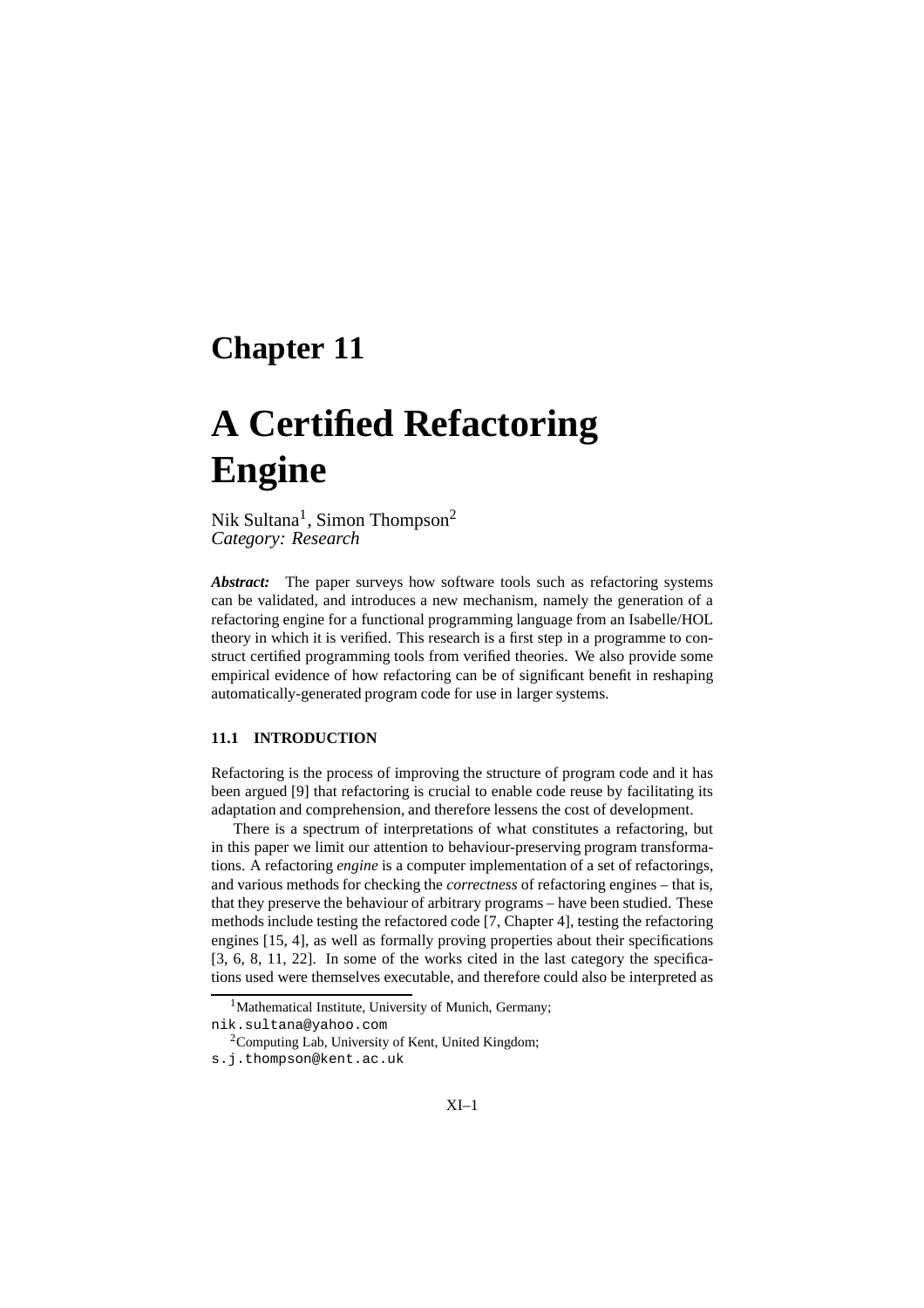implementations of the refactoring engines.

In this work we use HOL as a specification language; it is not entirely executable so initial work on this project consisted in surveying the juncture between executable programs and HOL in the literature. Of particular interest is the juncture between Haskell and HOL, since we aspire to eventually extend the Haskell Refactorer HaRe in this way. The approaches can be classified into two:

- The first possibility of integrating an executable definition of a refactoring and Isabelle/HOL involved translating the former into a definition embedded in the latter. This is the approach taken, for example, in the verification of an L4 microkernel [5] and in the system Hets [25].
- The second option was to generate Haskell code from the Isabelle theory in which the refactoring is verified. This could be done using the Hets system since it supports the generation of Haskell code from HasCASL specifications [16], but we instead used a code generation framework that relied on an executable subset of HOL.

In previous work [22] a number of correctness theorems about refactorings were described. This built on previous work [14] to formalise refactorings over functional programs. It explored using untyped and typed  $\lambda$ -calculi and developed fully-formal proofs that were checked using Isabelle/HOL [17].

The work described in this paper uses a new code generation framework for Isabelle and extends previous work to produce Haskell code for one of the refactorings studied. Software produced in this manner – that is, generated from a machine-checked theory proving its correctness – is said to be *certified*; other examples using this approach are described in §11.5.

This paper is a study of the steps involved in the process of generating a refactoring engine from its verification in an Isabelle/HOL theory and will briefly summarise the work it builds on. We also argue that refactoring can be profitably applied to automatically-generated code with reference to particular examples. The contributions of this paper are:

- An extension of the verification of refactorings to produce verified code;
- A discussion of patterns of refactoring that are applicable to the verified code itself;
- A discussion of the interaction between the refactoring engine and the typechecker, and on the integration of this code with a refactoring tool.

Although we restrict our focus to refactorings, these steps may be followed to produce various other kinds of certified software.

The rest of the paper is organised as follows. The next section describes the approach we use to obtain Haskell programs from an Isabelle theory. Previous work on the verification of refactorings is summarised in  $\S11.3$ , and in  $\S11.4$  we describe the extension of that work to obtain a verified refactoring. Related work to produce certified programmer tools is described in §11.5 and the paper concludes with a discussion.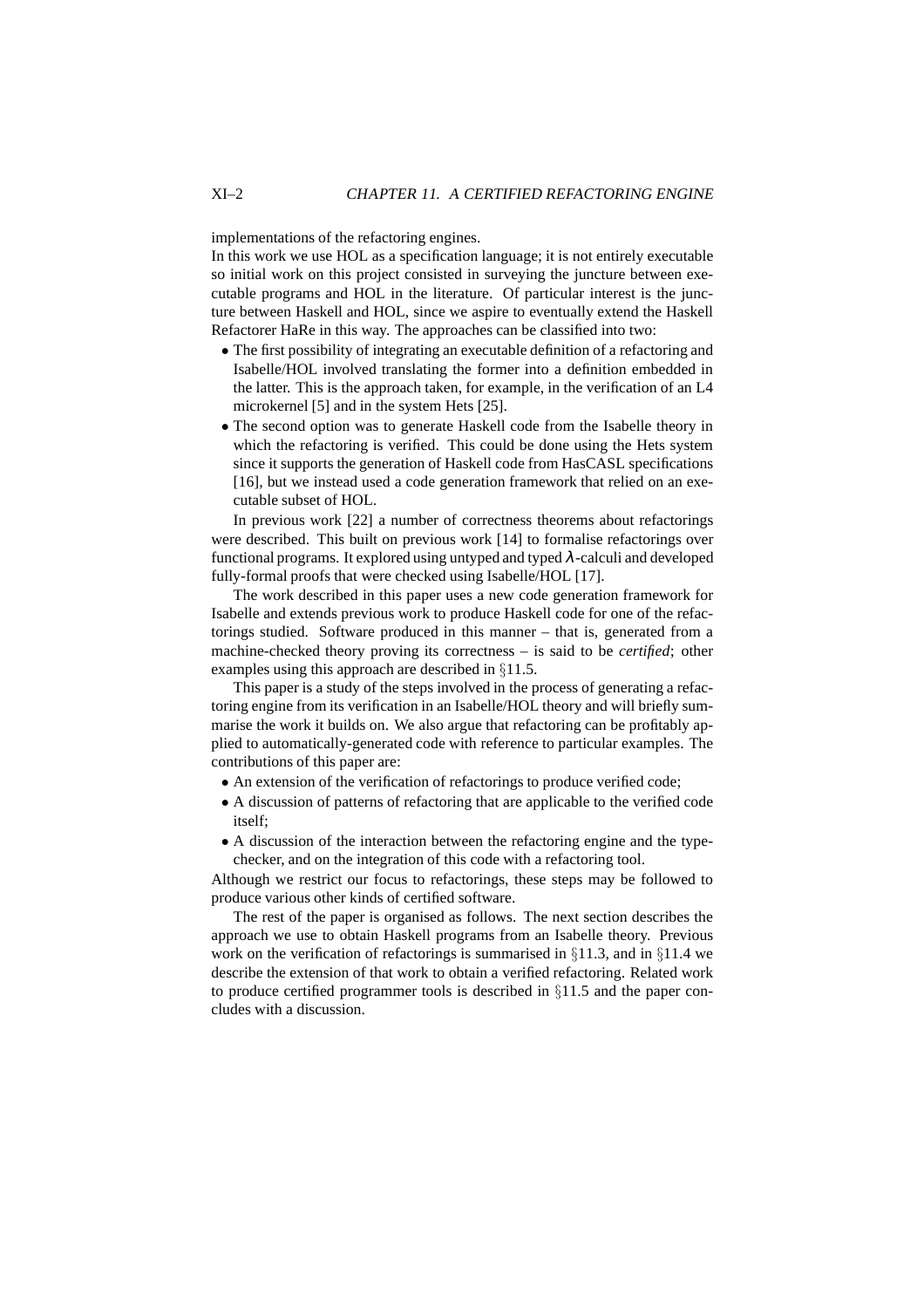#### **11.2 ISABELLE**

The Isabelle proof assistant is designed to facilitate the embedding of object logics in which to reason. It provides a metalogic consisting of constructive higher-order logic [19]; the work we describe is formalised in HOL [17], a classical higherorder logic embedded in Isabelle.

#### **11.2.1 Program generation for Isabelle**

Specifications are generally considered more perspicuous than programs due to their lack of operational details; these details may be considered a distraction at a high level of abstraction. Having written and validated a specification, one might wish to animate it for various reasons: for example, one could "test" the specification, or else generate the implementation directly from its specification.

Since specifications are often grounded in a logic, the relationship between logic and programs has been exploited not only for studying the latter using the former, but also for yielding programs from proofs of their properties.

In this work we use a framework [10] for generating program code from Isabelle theories. This framework relies on restricting definitions to an executable subset and exploits equational theorems to yield defining equations for functions, which are processed to eventually yield code. It also yields definitions for algebraic types and type classes, and can be instructed to target different languages; if the target language does not support type classes natively then a dictionary translation is used.

#### **11.3 VERIFYING A REFACTORING**

In this section we summarise the results on the verification of refactorings which first appeared in [22]. A refactoring consists of two parts: a program transformation *T*, and a collection of side-conditions (or pre-conditions) for the transformation in question to be meaning preserving; in other words, the transformation is only performed if the side-conditions are satisfied. The preconditions are conjoined to form the formula *Q*.

Note that in general a program transformation will be parametrised by a number of other arguments, such as an old and new name for an object; where appropriate in what follows we will suppress these other arguments by  $\vec{x}$ . The metavariable *p* ranges over programs.

**Definition 11.1.** For a particular Q and T, and modulo  $\vec{x}$ , the behaviour of a *refactoring is described by the following function*  $\lambda p$ . if  $(Q p)$  then  $(T p)$  else p

The symbol  $\simeq$  will be used to denote a behavioural equivalence over programs.

**Definition 11.2.** *A refactoring is* correct *iff it is behaviour-preserving, that is it satisfies the following formula*  $\forall p$ .  $(Q p) \longrightarrow (T p) \simeq p$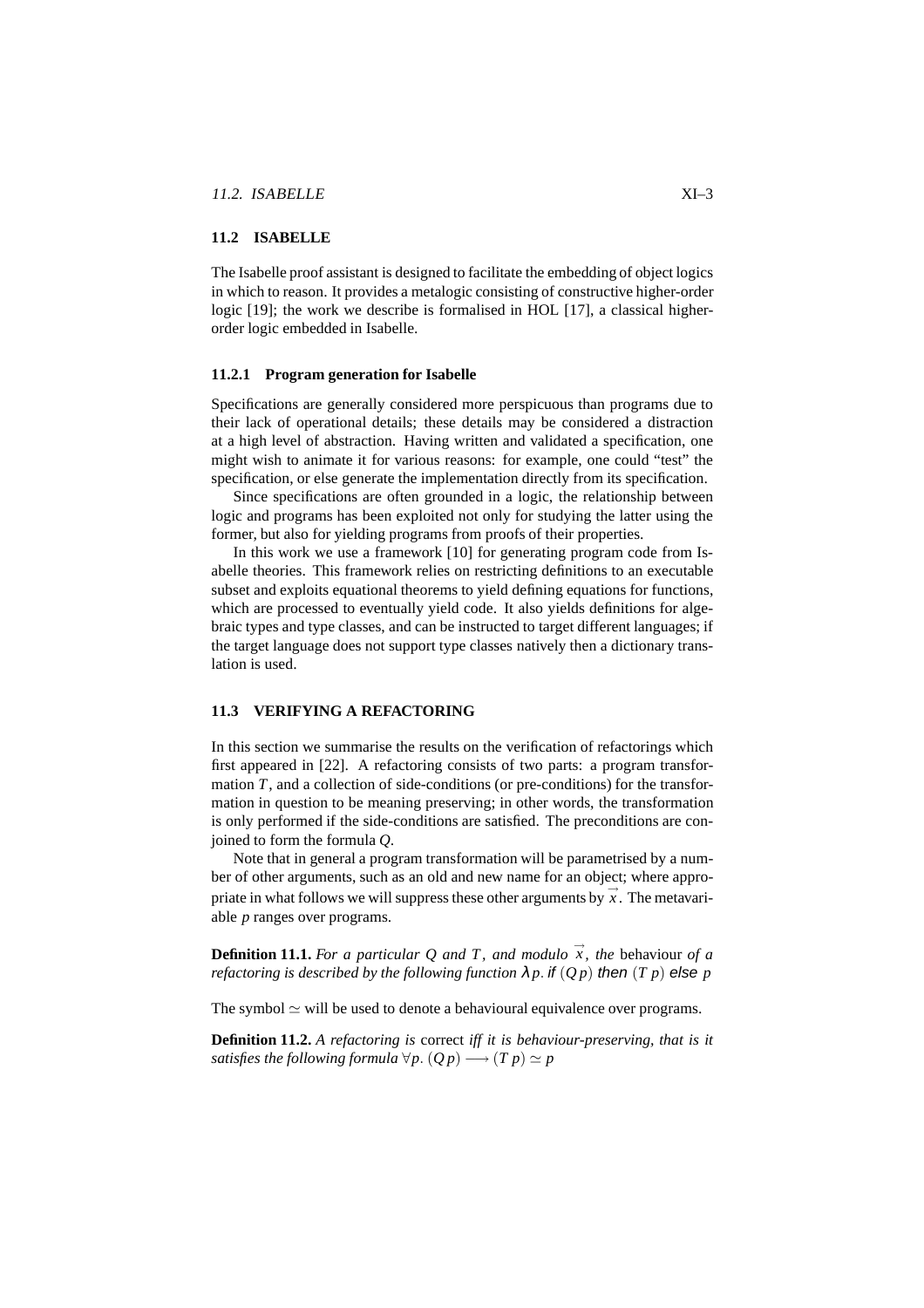In [22] this formulation was used to describe the verification of a number of refactorings in Isabelle/HOL. The principal challenge in carrying out such a verification consists of embedding the semantics of the programming language over which the refactoring is defined.

#### **11.3.1 Program syntax and metalinguistic definitions**

The initial investigation of the problem is carried out using a small language: namely PCF [21] extended with sum and unit types; we call this  $PCF^{+1}$ .

In what follows we use the following notational conventions: *M*,*N*,*L* range over terms,  $\sigma$ , τ range over types, and Γ ranges over typing contexts – formalised as finite maps. The notation  $\Gamma$ ,  $x: \tau$  abbreviates  $(\Gamma_{\text{Dom}(\Gamma)-x})[x \mapsto \tau]$  – that is, adding a typing to a context will involve first restricting the context then carry out the extension. Symbol empty will denote the empty context.

**Definition 11.3.** *The* terms *of* PCF+<sup>1</sup> *are inductively defined by the following grammar:*

| M | x              | $\lambda x^{\tau}$ .M                                              |
|---|----------------|--------------------------------------------------------------------|
|   | $M \cdot N$    | $\operatorname{fix} x^{\tau}.M$                                    |
|   | unity          | zero                                                               |
|   | succ $M$       | pred M                                                             |
|   | ifz $LMN$      | $inL_{\tau} M$                                                     |
|   | $inR_{\tau} M$ | $\langle M \leftarrow x \rangle L \langle y \Rightarrow N \rangle$ |

As per convention, *programs* are closed terms, i.e. terms with no free variables.

**Definition 11.4.** *The* types *of* PCF+<sup>1</sup> *are inductively defined by the following grammar:*

$$
\begin{array}{ccccc}\n\tau & ::= & Nat & | & \sigma \rightarrow \sigma' \\
& & | & Unit & | & \sigma + \sigma'\n\end{array}
$$

The notation  $\Gamma \triangleright M :: \tau$  asserts that term *M* is typed  $\tau$  in  $\Gamma$ . Thus  $\triangleright M :: \tau$  asserts that *M* has type  $\tau$  in the empty context, implying that *M* is a closed term.

A multi-sorted equational logic will be used to reason about programs in  $PCF^{+1}$ , in the style of [23, 24]. This will be the vehicle for proving refactorings correct for this language. The equivalence between terms  $M$  and  $N$  – both typed  $\tau$  in  $\Gamma$  – will be expressed using  $\Gamma \vdash M \simeq N :: \tau$ . The relation  $\simeq$  is a behavioural equivalence over terms, induced by the equational rules for  $PCF^{+1}$ . The language is defined together with the usual metalinguistic definitions:

- FV maps terms to sets containing their free variables.
- BV is analogous but concerns bound variables.

The formulation of some metalinguistic definitions is nonstandard with respect to the usual mathematical practice. When reasoning about programs in the abstract it is convenient to identify them up to renaming – however, names are of central importance in refactoring since the source-code returned to the programmer must be *recognisable*, and the default is that names need to be preserved. To this end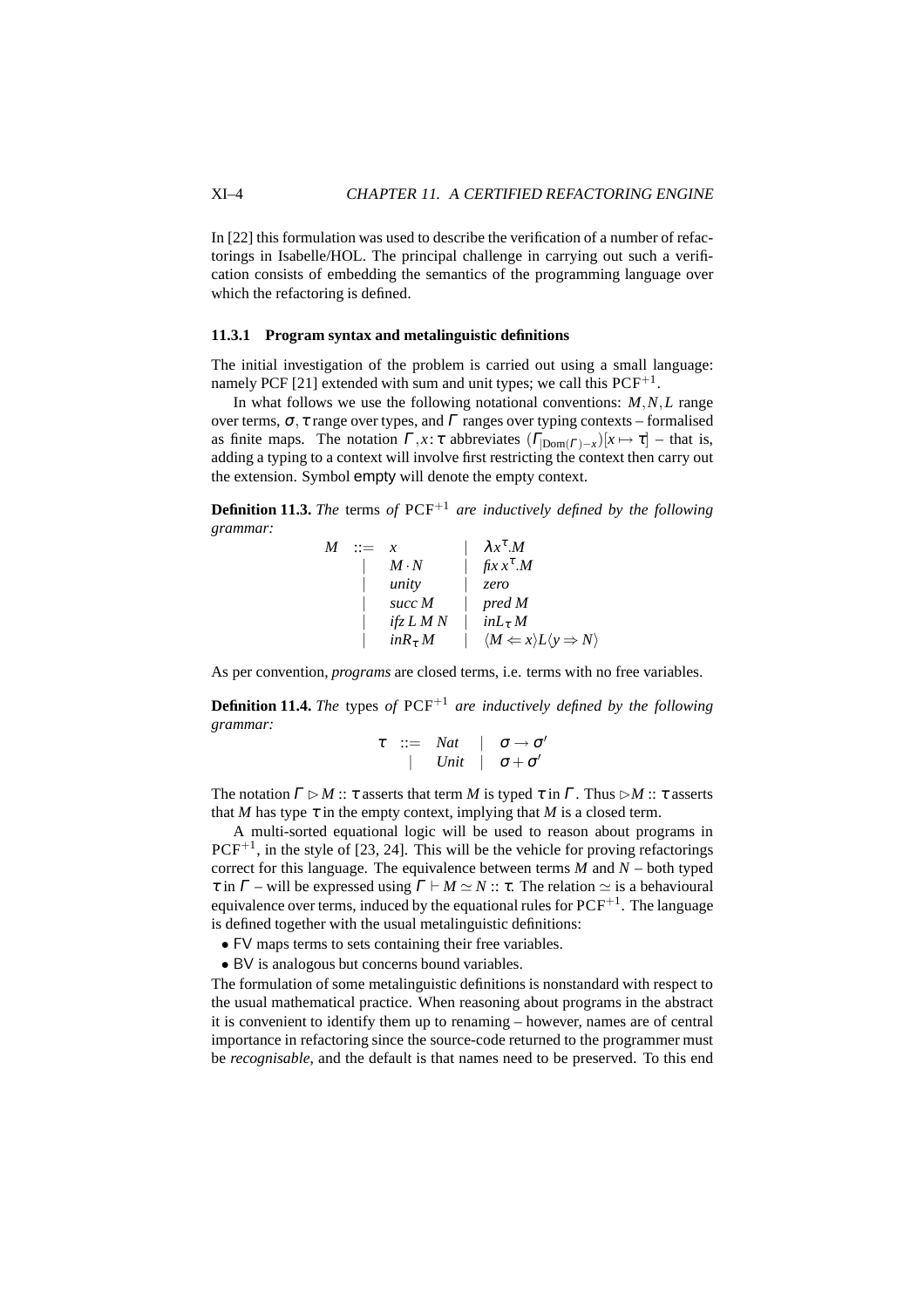concrete names are used, and substitution is not defined to automatically rename variables – a *naïve* definition of substitution is used. As a result, the theory for this language is defined using a partial  $β$ -rule conditional upon non-capture – this condition is formulated in the following definition.

**Definition 11.5.** Captures *M N*  $\stackrel{def}{=} \exists v \in FVN$ . ( $v \in BVM$ )

In order to avoid confusion we will distinguish the language levels using typefaces: terms in the language induced by Definition 11.3 will be shown in *italics*, the monospace typeface will be reserved for executable (meta)definitions and sans serif will be used for other (meta)definitions.

The predicate Captures *M N* was defined to formalise *M is free for all free variables in N*. In effect, Definition 11.5 formalises the Barendregt Variable convention [1, §2.1.13]. This predicate is used here for consistency with earlier work, but it is too imprecise for practical programming, and an improved, more precise, version was described in previous work [22, §5.1.2]. We conclude with two definitions by way of 'syntactic sugar'.

#### **Definition 11.6.**

$$
\begin{aligned}\n\text{let } x^{\tau} &:= N \text{ in } M & \stackrel{\text{def}}{=} (\lambda x^{\tau}.M) \cdot N \\
\text{letrec } x^{\tau} &:= N \text{ in } M & \stackrel{\text{def}}{=} (\lambda x^{\tau}.M) \cdot (\text{fix } x^{\tau}.N)\n\end{aligned}
$$

#### **11.3.2 Metalinguistic results**

We now turn to a specific refactoring – "enlarge definition type". This refactoring expands the type of a definition into the coproduct of its original type (on the left) and some other type. Its behaviour is illustrated below using Haskell-like pseudocode fragments. Note that the refactoring replaces *every* occurrence of  $(f \times x)$ with (either f L x).

| x :: T<br>$x := \ldots$ | $x ::$ Either T T'<br>$x := \text{Left} \dots$ |
|-------------------------|------------------------------------------------|
| $\ldots$ (f $x$ )       | $\ldots$ (either f L x)                        |

The symbol  $\leq$  in the above snippet is intended to suggest the bidirectionality of refactoring: if two programs are indeed equivalent than both transforming one to the other and the inverse are behaviour-preserving.

We have modified the formulation of correctness of this refactoring as expressed previously [22] by weakening its assumptions on the typing context. The correctness of this refactoring is given by Theorem 11.7; note that all the variables are implicitly universally quantified. The theorem's formulation instantiates the general form from Definition 11.2.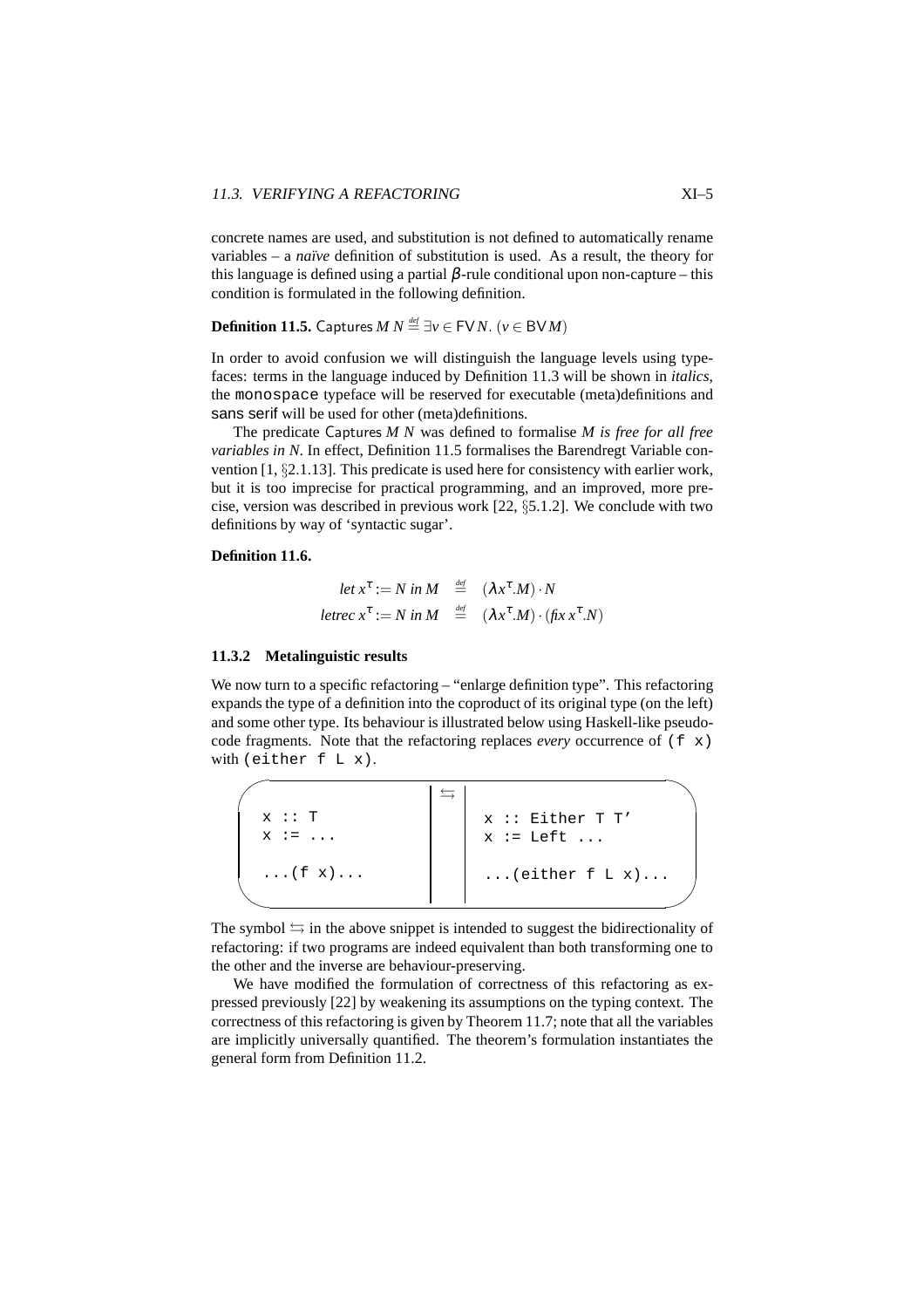#### **Theorem 11.7.** *(Enlarge definition type)*

 $\Gamma \vdash \text{let } x^{\tau} := M \text{ in } N \simeq \text{let } x^{\tau+\tau'} := (\text{in}L_{\tau+\tau'}M) \text{ in } N[\langle x' \Leftarrow x' \rangle x \langle y \Rightarrow L \rangle / x] :: \sigma$ 

*The above equation holds provided that these side-conditions are satisfied:*

- *1. Well-typing:*
	- *(a)*  $\Gamma, x : \tau \triangleright N :: \sigma$ *(b)*  $\Gamma$ *,x*: τ*,y*: τ'  $\triangleright$  *L* :: τ
	- *(c)*  $Γ$   $>$  *M* :: τ
- *2. Non-capture:*

*(a)* ¬Captures $N \langle x' \leftarrow x' \rangle x \langle y \Rightarrow L \rangle$ 

- *(b)* ¬Captures*N M*
- *(c)* ¬Captures*LM*
- *3. Non-occurrence:*
	- $(a) x' \notin FVM$  $(b)$   $y \notin$  FV*M*  $(c)$ *x* ∉ FV*L*

Proving this theorem relied on the "substitution lemma" that asserts that substitution preserves typing:

#### **Lemma 11.8.** Substitution lemma

 $\Gamma \rhd N :: \sigma \,\wedge\, \Gamma \rhd x :: \tau \,\wedge\, \neg \textsf{Captures}\, NL \,\wedge\, \Gamma, x :\tau' \rhd L :: \tau \,\longrightarrow\, \Gamma, x :\tau' \rhd N[L/x] :: \sigma$ 

This concludes the summary of relevant previous results.

#### **11.4 GENERATING THE REFACTORING ENGINE**

This section describes how the previous result was extended in order to generate correct code implementing the refactoring described in the previous section. The formulation of the refactoring's correctness showed how the refactoring behaved, but it was not an effective definition – and it relied on other non-effective definitions. It was necessary to derive a program implementing this behaviour; our approach consisted of complementing logical definitions – for instance, the predicate Captures (Definition 11.5) – with their algorithmic refinements and proving them to be equivalent. The refactoring was then defined effectively using these algorithmic definitions and proved correct – the proof appealed to Theorem 11.7. An improved version of the algorithm was subsequently written and proved correct. The following sections elaborate on each step of the process.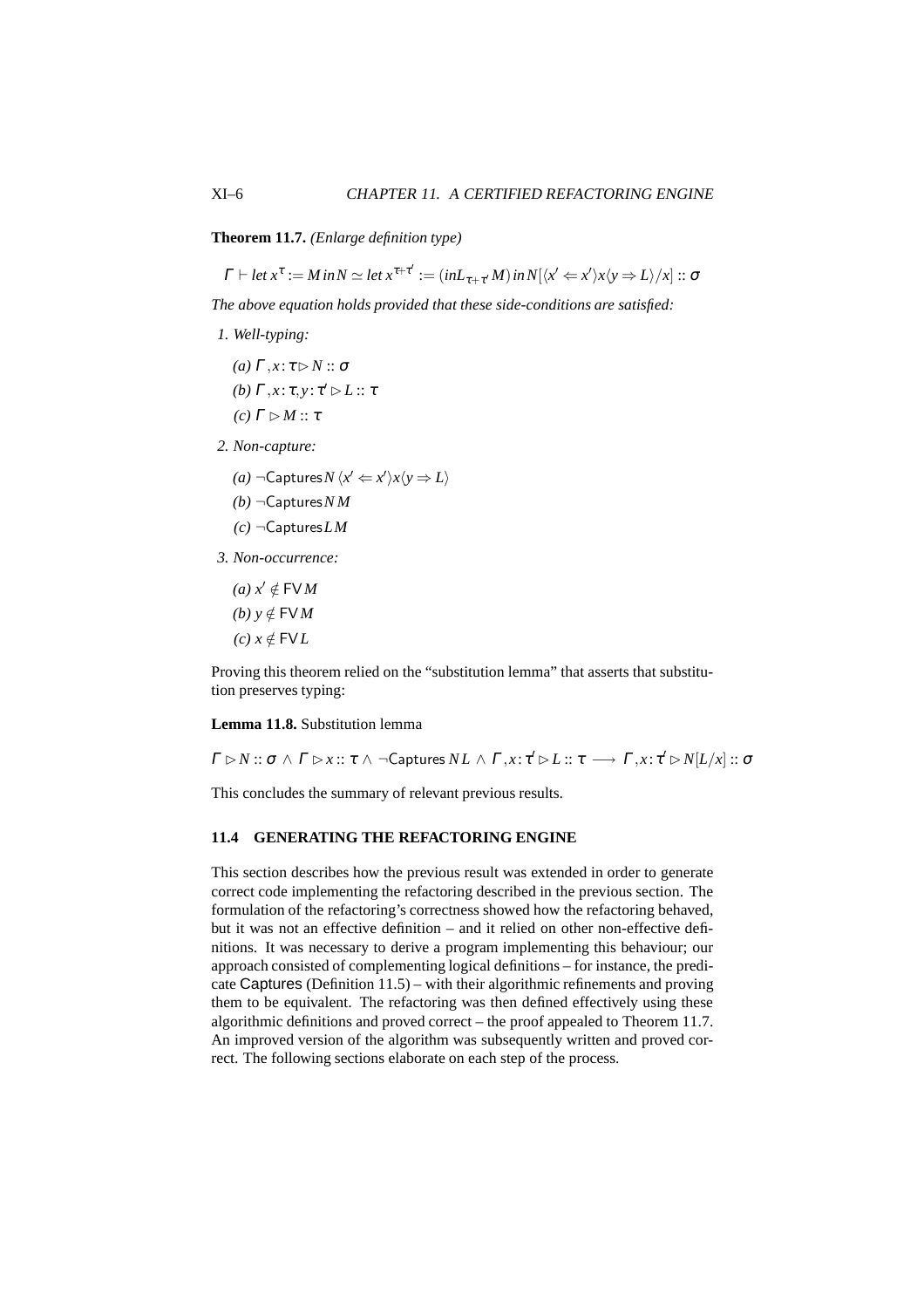#### **11.4.1 Effective refinements to logical definitions**

The formulation of Theorem 11.7 indicates the shape of programs over which the refactoring's transformation is defined – for the rest of the programs it behaves like the identity function, as can be seen from Definition 11.1. Despite the computational hints provided in Theorem 11.7 it cannot be executed directly or yield a program. A program implementing the behaviour specified by this theorem would behave as follows:

- It must first recognise the program's shape for which the transformation is defined. This is achieved by pattern matching on the input program.
- The propositions appearing before the implication in Theorem 11.7 need to be checked in some order, and therefore
- An algorithm for each proposition needs to be invoked.
- The program transformation itself needs to be implemented. This is straightforward since the transformation merely rearranges the arguments given to the transformation around a new form of expression. The transformation constructs the expression on the right hand side of the consequent in Theorem 11.7. A refactoring is a *meta*-program and therefore can use the substitution operation – this operation is *implicit* and not part of the actual program.

#### **11.4.2 Changing logical definitions into effective ones**

Inspecting the side-conditions of the "enlarge definition type" refactoring – that is, the antecedents in Theorem 11.7 – reveals that they can be classified into the following three categories:

- *Well-typing checks*, for instance  $\Gamma, x : \tau \triangleright N :: \sigma$
- *(non)Capture checks*, for instance ¬Captures *N M*
- *Free occurrence checks*, for instance  $x' \notin FVM$

Each of these predicates must be refined into an effective characteristic function. For the first category of checks this involves implementing a type-reconstruction algorithm for  $PCF^{+1}$  and proving it to be correct relative to the static semantics. Handling the second category of checks is easier since the predicate Captures is simpler and therefore its algorithm is easier to verify. Nothing needs to be done for the third category since the code generation framework can yield code for of FV and the set-(non)membership test it depends on thanks to internal preprocessing instructions the framework uses for HOL theories.

The algorithmic equivalent to Captures (Definition 11.5) is examined next. Logical notation is used for the effective Boolean operations here.

**Definition 11.9.** *The algorithm* CapturesEff *is defined thus:*

| CapturesEff                                                           | $\therefore$ Terms $\rightarrow$ Terms $\rightarrow$ bool |
|-----------------------------------------------------------------------|-----------------------------------------------------------|
| CapturesEff $x M'$                                                    | $=$ False                                                 |
| CapturesEff $(\lambda x^{\tau}.M)$ M'                                 | $= ((x \in FVM') \vee (CapturesEff M M'))$                |
| CapturesEff $(M_1 \cdot M_2) M' = ((\text{CapturesEff } M_1 M') \vee$ |                                                           |
|                                                                       | (CapturesEff M <sub>2</sub> M'))                          |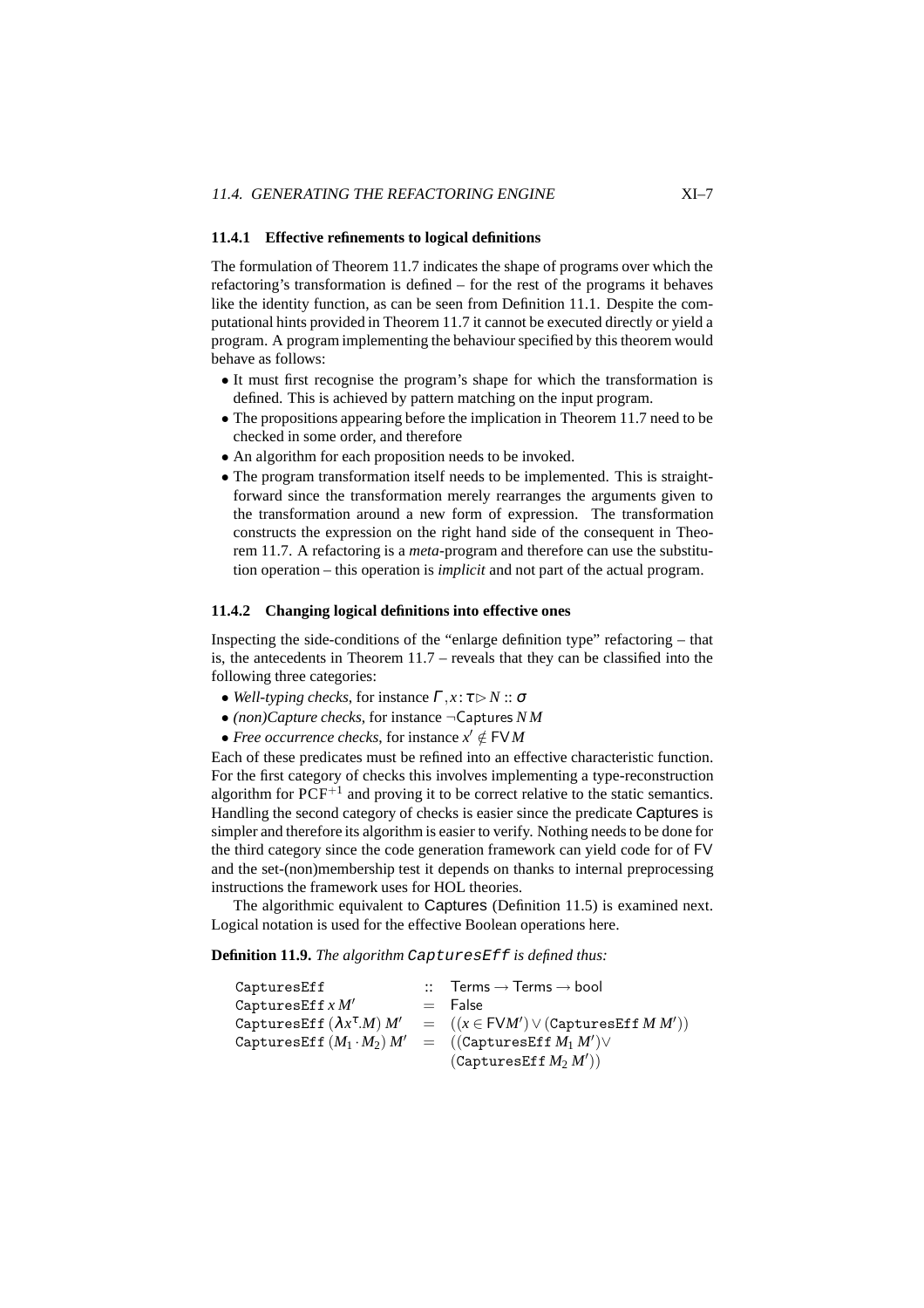*The other clauses are defined by structural induction in the obvious way.*

**Lemma 11.10.** *The executable definition* CapturesEff *is equivalent to the logical predicate* Captures*:* ∀*M N*. Captures *M N* ←→ CapturesEff *M N*

#### *Proof sketch* Induction on *M*. □

We can now replace every occurrence of Captures*M N* with CapturesEff*M N* – such as in Theorem 11.7. This would not lead to any notable benefit however, since even if all the side-condition checks were defined effectively we still would not be able to produce the code of the full refactoring. We will proceed with the original plan: using Theorem 11.7 as a blueprint and building an effective definition for the refactoring according to it.

The next step involves providing an algorithmic equivalent to the relation asserting that a term is well-typed. Given a term in the language induced by Definitions 11.3 and 11.4 and a typing context, the algorithm is to decide whether the term is typable – i.e., we require an algorithm solving the *type reconstruction* problem. The signature for this definition is given next; the actual implementation is omitted here.

#### **Definition 11.11.** Type reconstruction

 $typeInfer :: Terms \rightarrow Contexts \rightarrow Types$ 

In terms of Haskell types, typeInfer returns values of type Maybe Type . Having defined the type reconstruction algorithm it is proved to be correct next.

**Lemma 11.12.** Correct Type Reconstruction

$$
\forall \Gamma \, M \, \tau. \ ( \Gamma \triangleright M :: \tau ) \longleftrightarrow (\text{typeInfer } M \, \Gamma = \text{Just } \tau )
$$

*Proof sketch* ( $\Rightarrow$ ) Straightforward induction on the derivation. ( $\Leftarrow$ ) Induction on *M*; the typing rule is used in the proof of each case. In non-trivial cases the proof involves case analysis on typeInfer and using "inversion lemmata" concerning typeInfer.

An example inversion lemma, concerning application, is given below:

$$
\forall \tau \Gamma. \exists \sigma. (\text{typeInfer}(M_1 \cdot M_2) \Gamma = \text{Just } \tau) \longrightarrow \\ (\text{typeInfer} M_1 \Gamma = \text{Just } (\sigma \to \tau) \land \text{typeInfer} M_2 \Gamma = (\text{Just } \sigma))
$$

These lemmata are analogues to the inversion lemmata for the typing relation, but instead concern the type reconstruction algorithm. These lemmata are proved by case analysis on each occurrence of typeInfer in the consequent. ⊓⊔

Since the algorithms have been proved to be equivalent to the specifications we can use them interchangeably in the specification of theorems. More profitably, we could employ the algorithmic definitions in building the refactoring; this will be described next.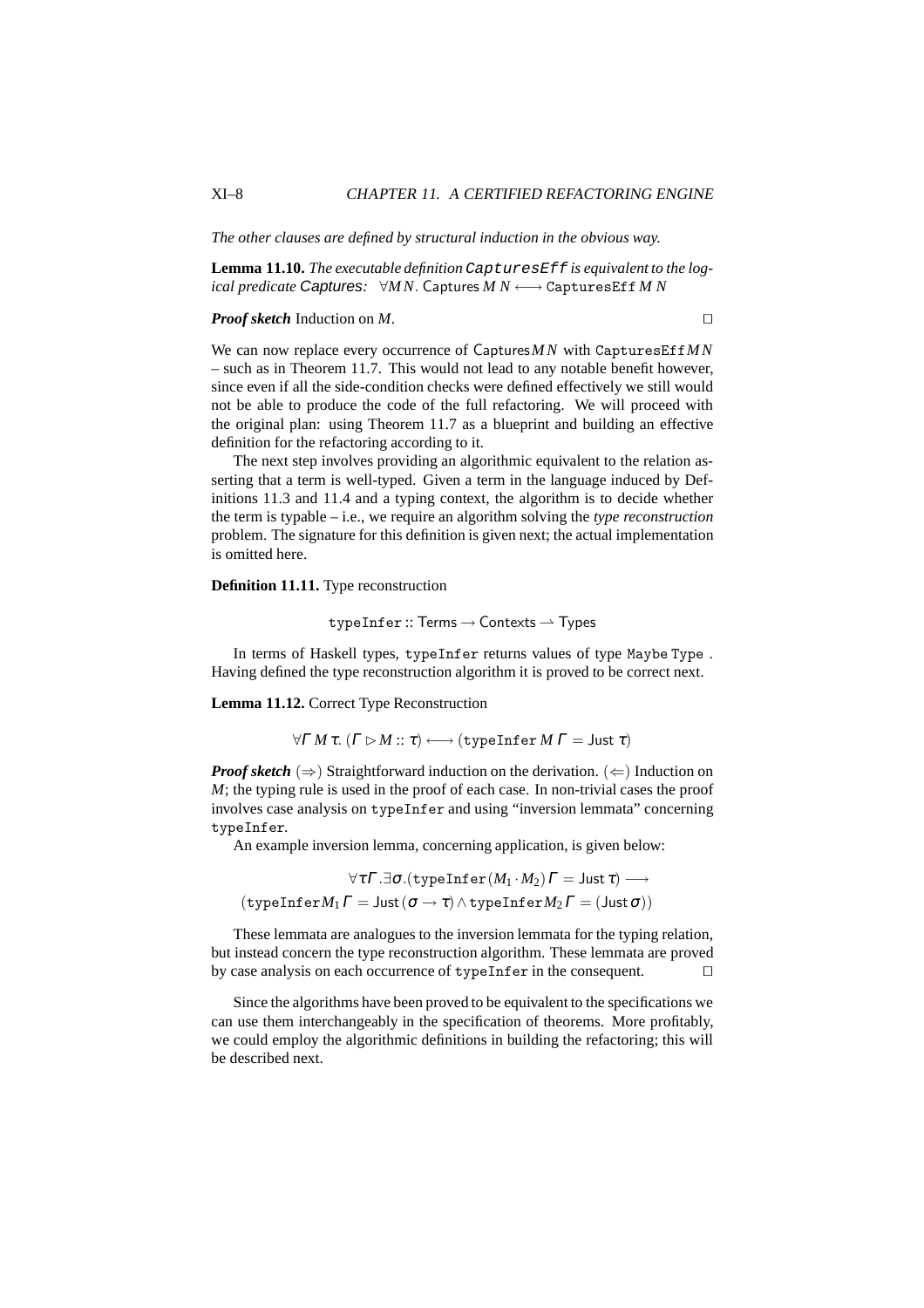**Definition 11.13.** *An algorithm implementing the* enlarge definition type *refactoring:*

R  
\n
$$
\begin{array}{rcl}\n\text{R} & \text{:::} & \text{Term} \rightarrow \text{Var} \rightarrow \text{Var} \rightarrow \text{Type} \rightarrow \text{Term} \rightarrow \text{Term} \\
\text{R} \, p \, @ (let \, x^{\tau} := \text{Min} N) & \stackrel{\text{def}}{=} & \lambda x' y \, T' L. \\
\text{case} & \text{(typeInfer } L \text{ empty}, x : \tau, y : \tau') \text{ of} \\
 & \text{Nothing} \Rightarrow p \\
 & \text{Just } \tau'' \Rightarrow \\
 & \text{if not} (Q \, \text{and} \, (\tau = \tau'')) \\
 & \text{then } p \\
 & \text{else } p' \\
 & \text{where} \\
 & \text{Q} \stackrel{\text{def}}{=} \text{CapturesEff} N(\langle x' \leftarrow x' \rangle x \langle y \Rightarrow L \rangle)) \\
 & \text{and} \\
 & (\neg \text{CapturesEff} LM) \\
 & \text{and} \\
 & (\text{notIn } x' \, (\text{FVM})) \\
 & \text{and} \\
 & (\text{notIn } x \, (\text{FVM})) \\
 & \text{and} \\
 & (\text{notIn } x \, (\text{FVL})) \\
 & \text{and} \\
 & \text{forIn } x \, (\text{FVL})) \\
 & p' \stackrel{\text{def}}{=} let \, x^{\tau + \tau'} := (\text{in} L_{\tau + \tau'} M) \, \text{in} N[\langle x' \leftarrow x' \rangle x \langle y \Rightarrow L \rangle / x] \\
 & \stackrel{\text{def}}{=} p\n\end{array}
$$

#### **11.4.3 Obtaining an algorithm for the refactoring**

The algorithm was defined by reading-off the intended behaviour from Theorem 11.7 and filling in the practical details. The algorithm is shown in Definition 11.13 – note that this does not show the Haskell code produced, but a stylised simplification: for instance, in the interest of clarity we perform pattern matching on the abbreviation rather than on the core terms of  $PCF^{+1}$ . Note that the sideconditions are elided under the local definition Q, and that the last clause of the definition specifies that R behaves like the identity function when control "falls through" because of an unsuccessful match in the previous line.

Apart from a program the algorithm is parametrised by two variables, a type and a term: as can be seen from the right hand side of the equation in the antecedent of Theorem 11.7 these parameters are used to build the transformed program.

In line with previous usage, the symbol  $\stackrel{\text{def}}{=}$  is used to convey a definition and the symbol  $=$  will represent the equality test carried out in the metalanguage. In a Haskell implementation these would be represented by  $=$  and  $=$  respectively.

#### **11.4.4 Verifying the algorithm**

The refactoring given in Definition 11.13 is *correct* iff it preserves the behaviour of arbitrary programs. This statement must indeed be weakened to the following: a refactoring is correct iff it preserves the behaviour of arbitrary *well-typed*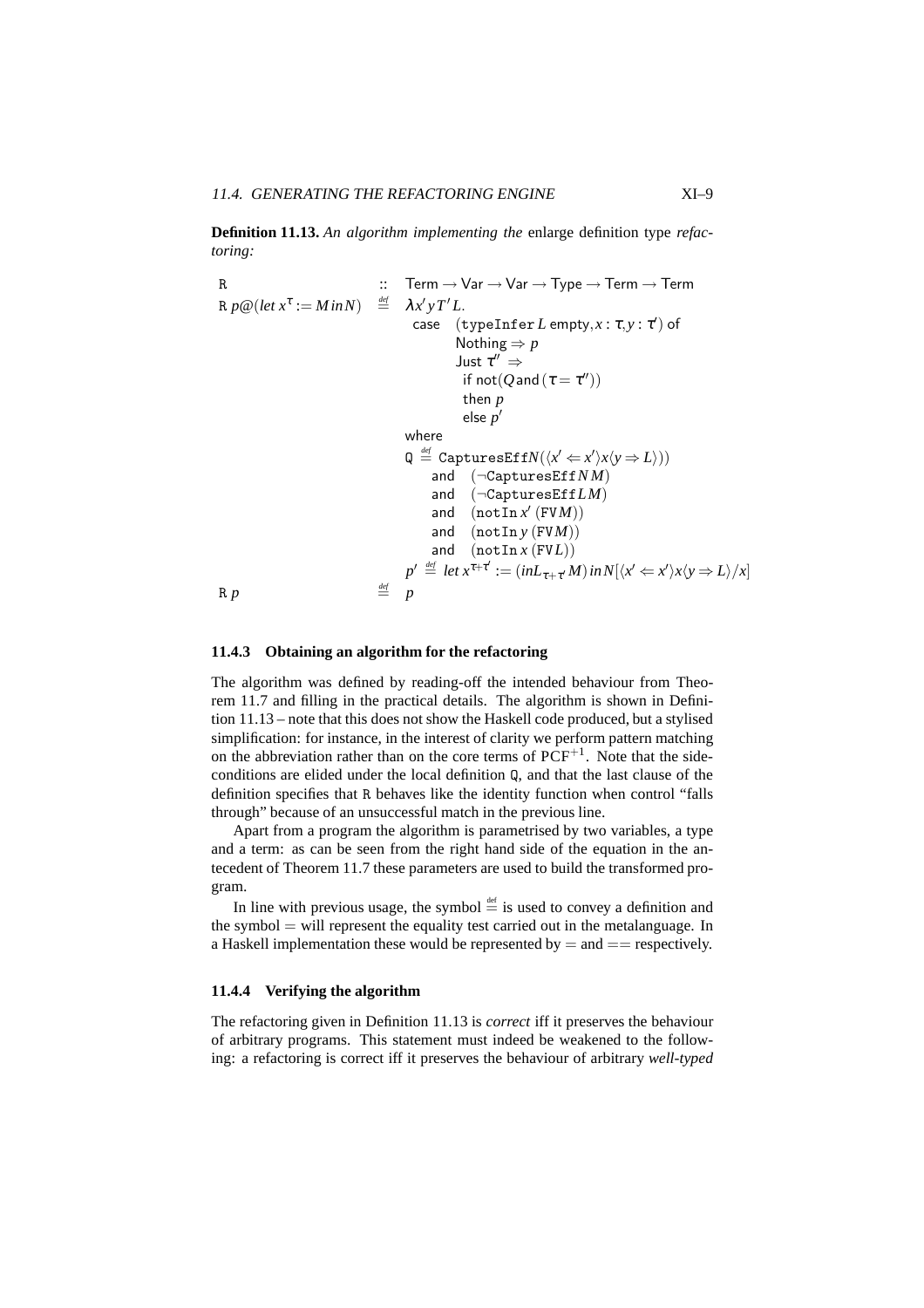programs. This formulation is sensible since maltyped programs are considered to be meaningless, and is necessary since assuming the program to be well-typed discharges the related preconditions in the refactoring – see Theorem 11.7. This will be discussed further below.

In the algorithm given in Definition 11.13 we invoke the type checker on argument *L* and later confirm that *L* is indeed well-typed and has the expected type. Note however that this formulation assumes *L* to be a closed term – this assumption will be weakened in the improvement of the algorithm presented below. Since *L*, *M* and *N* shared the same typing context, this leads us to consider the argument to the refactoring  $-$  i.e., part of a program  $-$  as a closed term: a program. This is a strong assumption, and renders the refactoring inapplicable to open subterms of programs having the right shape. Weakening this formulation requires redefining the refactoring algorithm, so we postpone the generalisation and first seek to verify Definition 11.13 using the appropriate formulation.

During the main proof we will need to use the following lemma; it simply asserts that any well-typed program is behaviourally-equivalent to itself.

#### **Lemma 11.14.**

$$
\forall p \tau. \ (\text{typeInfer } p \text{ empty} = \text{Just } \tau) \longrightarrow \text{empty} \vdash p \simeq p :: \tau
$$

*Proof sketch* Case analysis on "typeInfer *p* empty" followed by appealing to the reflexivity of  $\simeq$  and Theorem 11.12. □

We now proceed to formulating the correctness of the algorithm. For clarity we elide the arguments  $x, y, \tau', L$  into  $\vec{x}$  in the formulation of the algorithm's correctness given below.

**Theorem 11.15.** *Correctness of the refactoring* for closed terms*.*

 $\forall p \ \tau.$   $(\texttt{typeInfer}\ p\ \texttt{empty} = \texttt{Just}\ \tau) \longrightarrow \forall\ \overset{\rightarrow}{x}$  .  $\texttt{empty} \vdash (\texttt{R}\ p\ \overset{\rightarrow}{x}) \simeq p :: \tau$ 

*Proof sketch* We seek to show that for any well-typed input, R returns a program equivalent to the original program – and thus in any case the theorem should rest on Lemma 11.14 if R behaves in this manner.

We expand R to obtain its conditional checks (in the local definition  $Q$  in R) as preconditions and transform the consequent into that of Theorem 11.7.

We then show that the assumptions obtained by expanding R imply the antecedents in Theorem 11.7: this is straightforward by appealing to the logical equivalence of Captures and CapturesEff, and the membership tests are equivalent.

Finally we must show that the type-related preconditions of Theorem 11.7 are also implied. This involves showing that if *p* is well-typed then *M*, *N* and *L* are also typed as expected. The inversion lemmata of the type system of  $PCF^{+1}$  are used to transform the goals and then Lemma 11.12 is used to show that the typerelated preconditions of Theorem 11.7 are implied by the result returned by the type reconstruction algorithm. ⊓⊔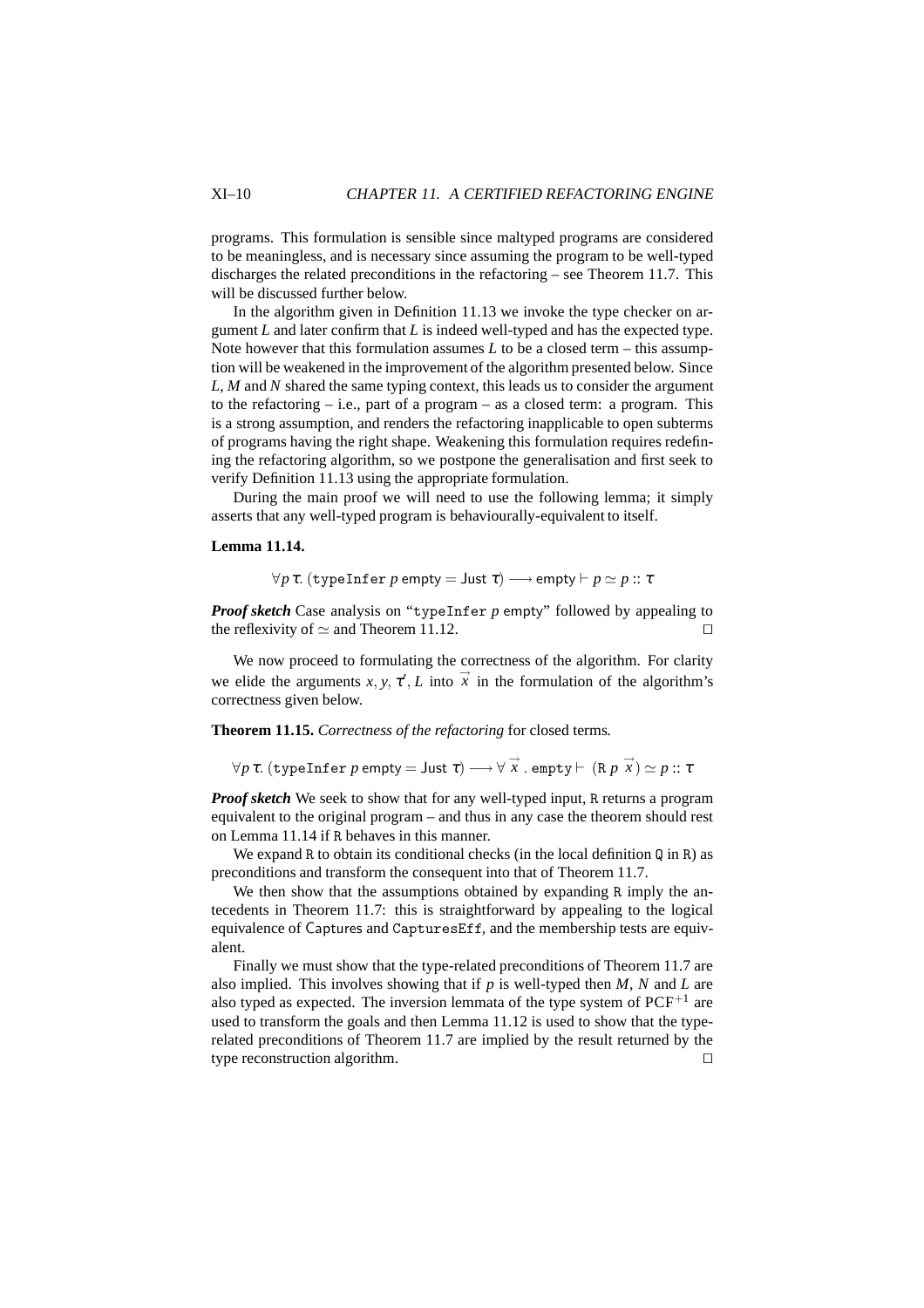The result we have just proved makes a strong assumption about  $L$  – that it is a closed term – but it has served to highlight the general approach we should take when verifying such an algorithm. Equally importantly, it explained more clearly the interconnection between a type-checker and the refactoring tool in the setting of a typed language.

#### **11.4.5 Generalising the algorithm and correctness proof**

The previous section revealed that Definition 11.13 is not sufficiently general: it can only work on closed sub-programs. In order to generalise this result, and thus render the algorithm applicable over arbitrary subprograms of well-typed programs, we need to pass typing information to the algorithm as a parameter. The new definition differs from Definition 11.13 only in the addition of a typing context as a formal parameter and the replacement of empty in the case..of using this context.

#### **11.4.6 Code generation**

Once the algorithm was proved to be correct, the code generation framework by Haftmann and Nipkow  $[10]$  – described in  $\S11.2.1$  – was used to generate Haskell code from the algorithm's definition in Isabelle/HOL.

Four Haskell modules were generated by the framework – corresponding to the Isabelle theories from which the code was generated. Apart from the code most closely associated with the synthesised refactoring engine, other code was generated on which the implementation depended – for instance code related to natural numbers, sets and HOL itself. In total 313 lines of Haskell code were generated, and could be immediately compiled under GHC 6.4.1.

#### **11.4.7 Improving generated code**

When the generated Haskell code was studied it was unsurprising that the generated code was very similar to the definitions in the theories it was generated from; but the redundancy and illegibility of some parts of the code immediately suggested the opportunity to refactor the generated code.

In refactoring jargon, patterns of code such as these are suggestively called "bad smells" – or opportunities for refactoring. This suggested the value of applying refactoring to code generated in this manner. Some examples are outlined next:

- **Removing dead code** This code might be redundant local definitions within definitions or else replacing dummy variables in code produced with anonymous placeholders ( in Haskell) if they are supported by the target language.
- **Type synonyms** Some types reoccur in the program and it is well worth giving them meaningful names to distinguish them. The readability of type signatures could be improved by adding type synonyms to name frequently-used signatures.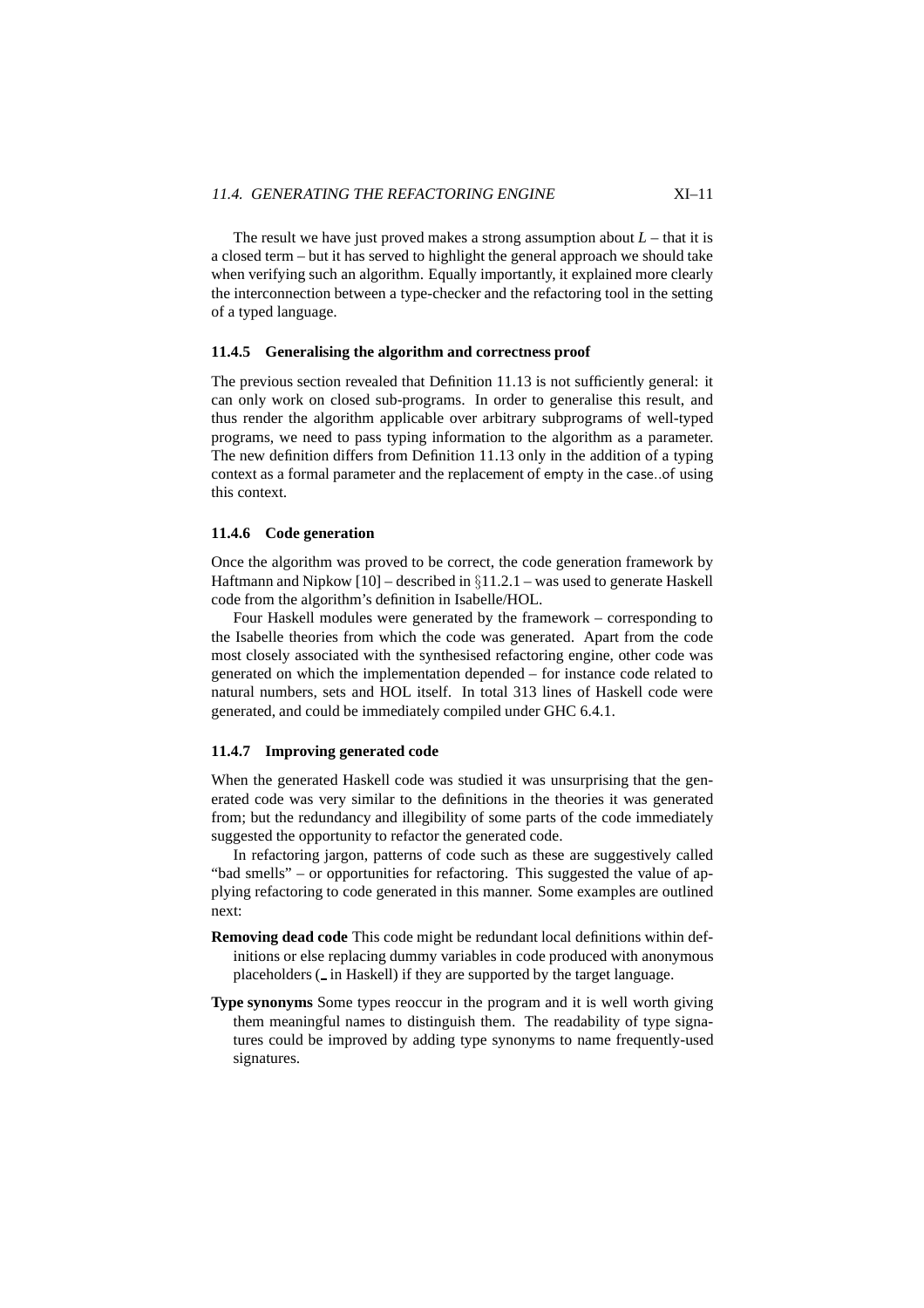- **Moving code** This would facilitate reordering the definitions in the generated code, moving code between existing modules or else into new modules to better reflect the relationships between definitions.
- **Layout style** The generated code uses the coarser style of Haskell programming, but the user could be offered the choice of which style to use through the use of a refactoring tool.

#### **11.4.8 Summary**

This section described this paper's contribution and the steps needed to bridge the refactoring's correctness theorem with generating its program code.

Since the generation of code from specifications is not fully automatic, executable versions of logical definitions needed to be written and proved equivalent. In particular, this had to be done for predicates appearing in the refactoring's sideconditions. Another algorithmic definition was then given for the whole refactoring, which in turn called the previously-defined algorithms.

This algorithm was verified using the theorem proved in earlier work, and Haskell code for the refactoring – and the other definitions it relies on – was generated using Isabelle's new code generation framework.

It was then observed that refactoring could be useful for managing automaticallysynthesised code, and a number of suggestions were made for refactoring the code we generated.

#### **11.5 RELATED WORK**

The intention to build refactoring tools from the verification of refactorings was also expressed in earlier work by Garrido & Meseguer [8] and Junior et al. [11], using the systems Maude and CafeOBJ respectively.

Using interactive theorem provers to build certified programming tools has been attempted for different tools and using different systems. For example Okuma & Minamide [18] use Isabelle/HOL to specify and verify a compiler, of which code is then generated and embedded into a larger system that compiles a small functional language into Java bytecode. A larger development is described by Blazy et al. [2] and Leroy [12], in which a compiler is certified – its frontend compiles a fragment of C into an intermediate language called Cminor, and the backend completes the compilation into PowerPC's assembly language.

#### **11.6 DISCUSSION**

Using  $PCF^{+1}$  to study the synthesis of refactoring engines in this manner was perhaps a good starting point not only because the complexity of the language does not eclipse refactoring as the scope of the research, but also because when it came to synthesising the refactoring engine the code produced was small and more amenable to analysis than had we used a larger language.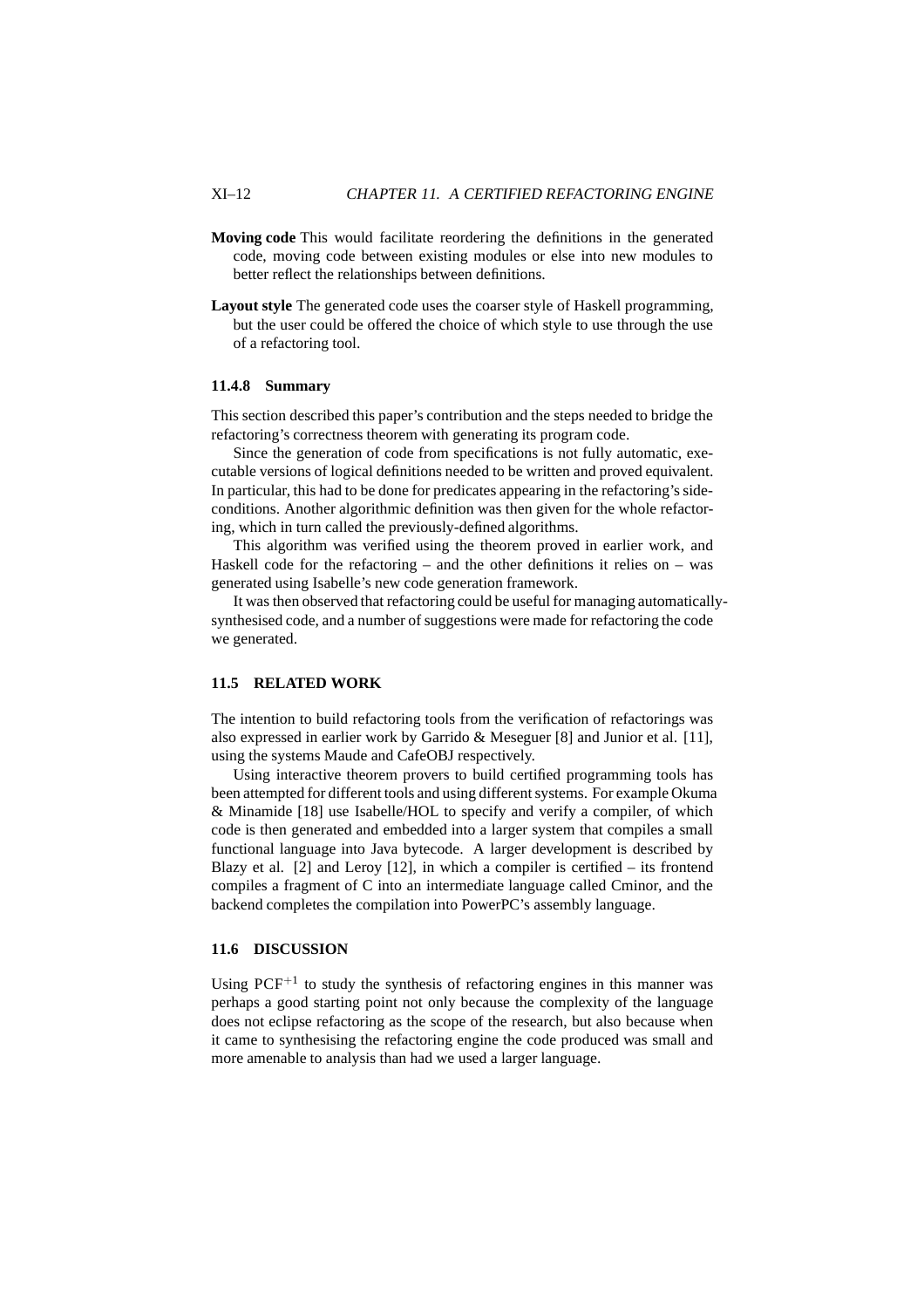#### 11.6. DISCUSSION XI–13

The simplicity of the language may be adequate for initial study but is indeed far removed from realistic programming languages. Addressing a "toy" language in this experiment has helped prepare us better for tackling a larger language – this work has provided insight on the entire span from formalising the programming language to producing a certified refactoring engine for that language.

In the long term this line of research seeks to study the feasibility of producing tools using an approach similar to this – by relying on a dialogue with a theorem prover to ensure correctness of the synthesised tool. At the very least this would be as difficult as formalising a "non-toy" programming language, but the steady activity in this area of research lends hope to a rapid realisation of such developments – in part animated by increasing interest devoted to mechanical theorem proving.

The type-based refactoring engine studied here invokes the type reconstruction program as part of its operation and, as observed earlier, a positive result from the type reconstruction program is necessary before invoking the refactoring engine. It might be fruitful to explore if the correspondence between these tools could be rearranged more optimally, and studying the interaction between programming and refactoring tools in order to explore how they can cooperate better.

This paper extends previous work [22], partly summarised in §11.3, with the results described in §11.4. The extension involved constructing effective equivalents to logical predicates used in earlier specification of refactorings, building an executable specification of a refactoring engine that refined the specification expressed in Theorem 11.7, and proving it to be correct by Theorem 11.15. This was carried out in part to explore the phases of the process, but a second look at this process might instead seek to study to what extent parts of the process could be automated following the validation of a specification. The amount of work needed to extend the Isabelle theory to generate code was only a few days, but this increased the size of the theory file by more than 50%; it would be desirable to study the optimisation of this process to reduce manual proving and keep the size of the formalisation small. This would seek to produce a system that given a formula such as Theorem 11.7 it would greatly hasten arriving at Definition 11.13. This system could perhaps be modified to yield *two* programs – a refactoring in either direction – due to the bidirectionality of refactoring, described in §11.3.2.

Refactoring is usually done on program code written by people, but while studying the synthesis of refactoring engines we were presented with an opportunity to reflect on refactoring code that has been generated by machine. Such code bears the artefacts of the definitions from which it has been generated, and of the generation process itself, but is bare of comments; perhaps future work on code generation could adapt heuristics such as those used by Li [13, p.65] to extract comments deemed associated with definitions.

#### **11.6.1 Future work and Conclusions**

Apart from the ideas discussed in the previous section, there are various other proposals for extensions of this work. Central among these proposals is the pro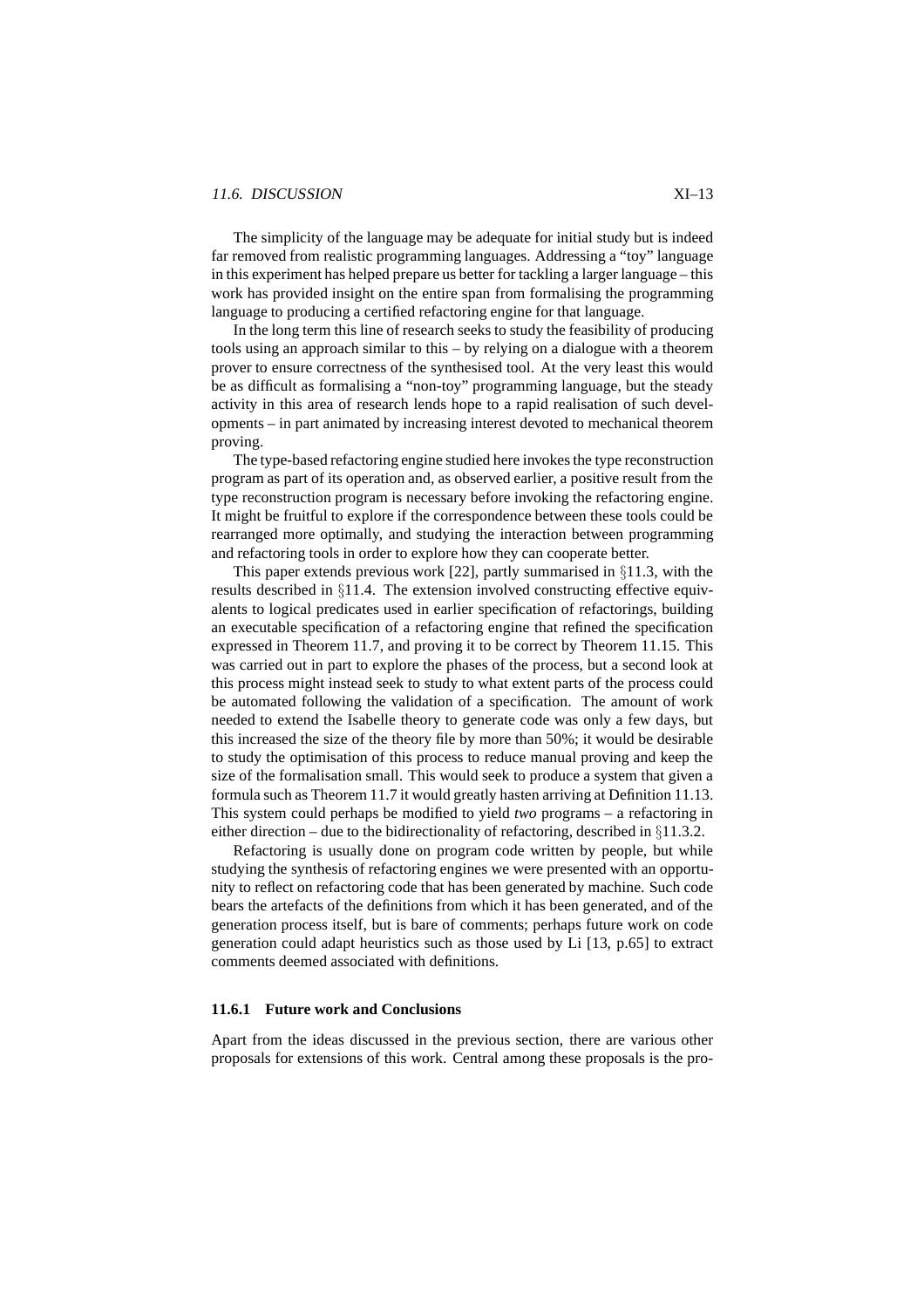duction of usable programming tools using these methods, or extending existing tools with new functionality. This might be realised by integrating a refactoring engine obtained in this way with HaRe [13] – the Haskell Refactorer.

Another direction for future work involves addressing a more expressive language – for instance one with ML-style polymorphism [20, §22.7]. This would inch us closer towards a realistic programming language and enable the synthesis of more useful refactoring engines.

We could expand horizontally by broadening the scope of the mechanisation *beyond* refactoring, to include other programming tools and studying their interaction. Alternatively, we could turn our attention to studying other refactorings over this language to test this method further.

Programming tools need to be usable and correct, and this paper describes research into the latter. This work is concerned with the synthesis of a correct refactoring engine through the use of the proof assistant Isabelle. It extends earlier work [22] and elaborates on the process of producing a certified refactoring engine, making use of Isabelle's new code generation framework. In the course of this research we observed that refactoring can be profitably applied to code generated from mechanised theories.

We thank Huiqing Li for valuable discussions on the topic of this paper and the anonymous referees for helpful feedback. The first author acknowledges the support of a Marie Curie EST fellowship, the second author acknowledges the support of the EPSRC for building the HaRe and Wrangler tools. Work on earlier related research was possible thanks to financial support provided to the first author by the Computing Lab at the University of Kent and by the Malta Government Scholarship Scheme through award MGSS/2006/007.

#### **REFERENCES**

- [1] H. Barendregt. *The Lambda Calculus, its Syntax and Semantics*. North-Holland, 1984.
- [2] S. Blazy, Z. Dargaye, and X. Leroy. Formal Verification of a C Compiler Front-end. *Symp. on Formal Methods*, pages 460–475, 2006.
- [3] M. Cornélio. *Refactorings as Formal Refinements*. PhD thesis, Universidade Federal de Pernambuco, 2004.
- [4] B. Daniel, D. Dig, K. Garcia, and D. Marinov. Automated testing of refactoring engines. In *Proceedings of Foundations of Software Engineering (FSE'07)*, Dubrovnik, Croatia, Sep 2007.
- [5] K. Elphinstone, G. Klein, and R. Kolanski. Formalising a high-performance microkernel. In R. Leino, editor, *Workshop on Verified Software: Theories, Tools, and Experiments (VSTTE 06)*, Microsoft Research Technical Report MSR-TR-2006-117, pages 1–7, Seattle, USA, Aug. 2006.
- [6] R. Ettinger. *Refactoring via Program Slicing and Sliding*. PhD thesis, Oxford University Computing Laboratory, June 2007.
- [7] M. Fowler and K. Beck. *Refactoring: Improving the Design of Existing Code*. Addison-Wesley Professional, 1999.